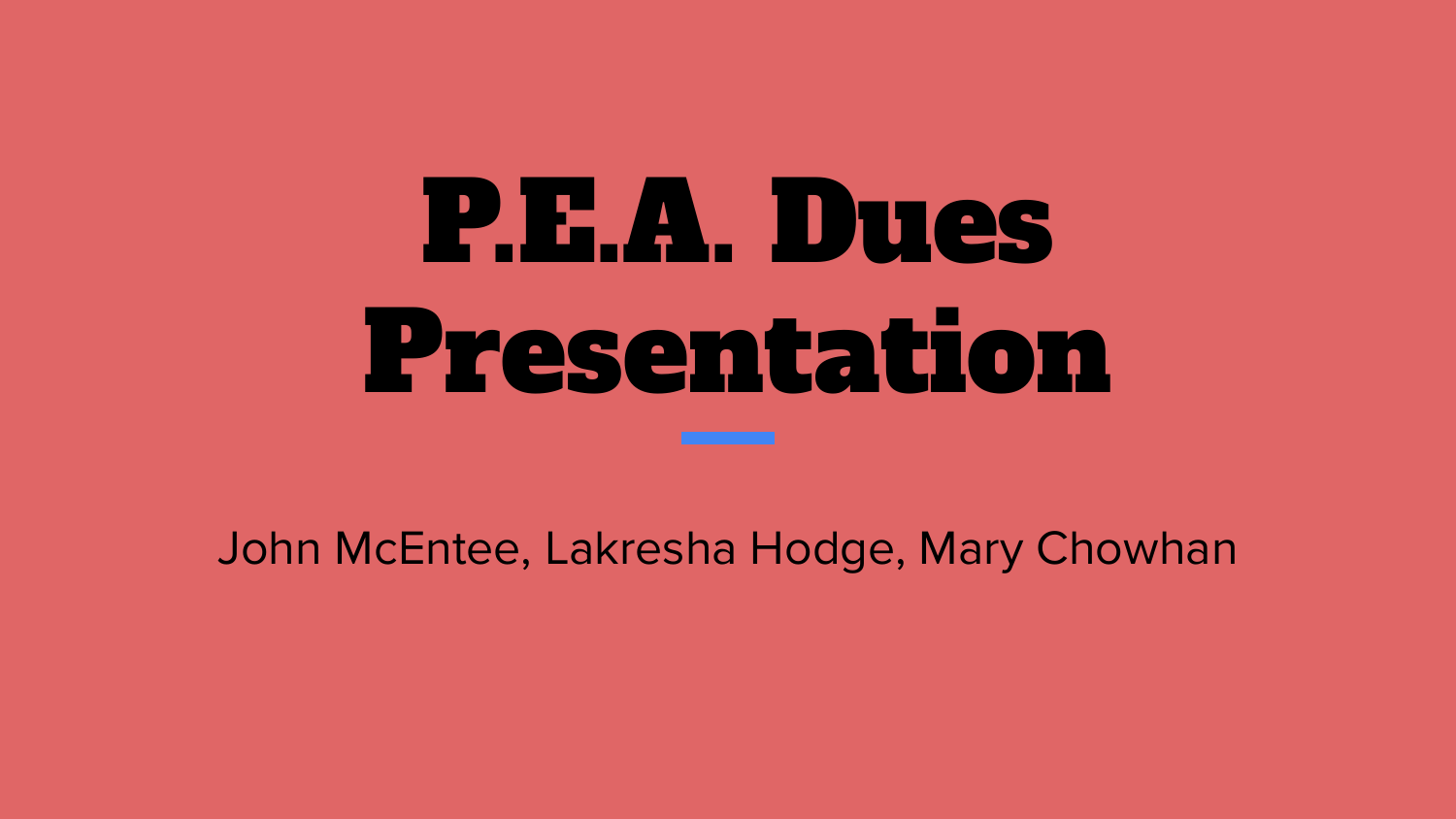## Background

❖ For the 19-20 school Union dues are broken down as follows:

|             | <b>E.S.P.</b> | <b>Certificated</b> |
|-------------|---------------|---------------------|
| <b>NEA</b>  | \$119.50      | \$196.00            |
| <b>NJEA</b> | \$475.00      | \$950.00            |
| <b>PCEA</b> | \$27.50       | \$51.50             |
| P.E.A.      | \$155.00      | \$155.00            |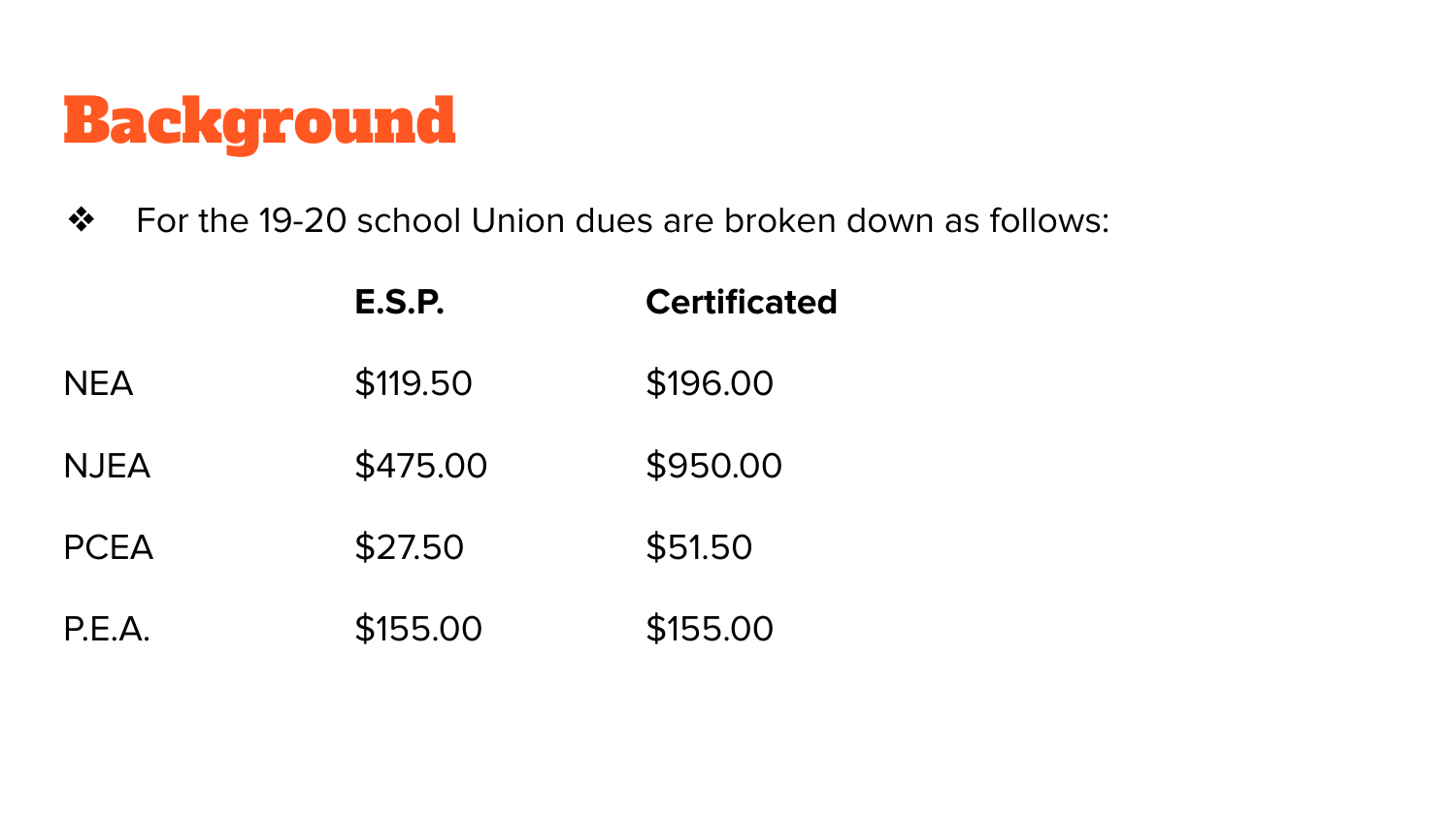# Background cont.

- ❖ P.E.A. local dues have not increased in approximately ten (10+) years.
- ❖ All members are required to pay towards all Union affiliates (NEA, NJEA, PCEA, and the P.E.A.).
- ❖ P.E.A. is required to create a balanced budget every school year.
- ❖ P.E.A.'s fiscal year begins September 1 and ends on August 31 on the following year.
- ❖ All dues monies are collected first by the NJEA from the PPS District.
- ❖ NJEA then sends the P.E.A. our portion starting on October 1st.
- ❖ No local dues are received by the P.E.A. in August and September.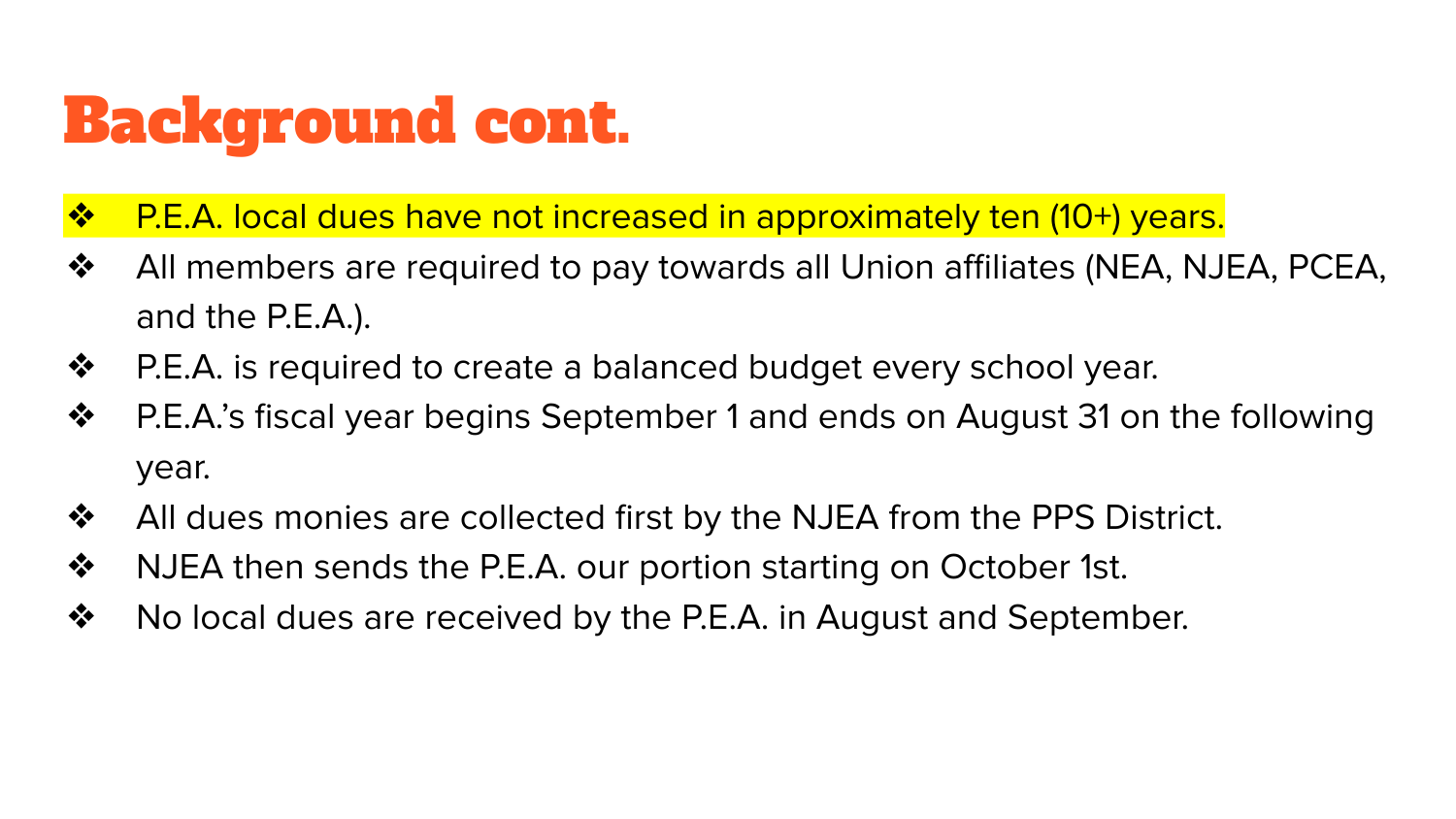# Membership Enrollment

|                                           | 2017-2018 | 2018-2019 | 2019-present |
|-------------------------------------------|-----------|-----------|--------------|
| E.S.P                                     | 738       | 724       | 732          |
| <b>E.S.P.</b><br><b>Non-Members</b>       | 30        | 19        | 21           |
| <b>ESP LOA</b>                            | 17        | 22        | 19           |
| <b>Certificated</b>                       | 2,165     | 2,142     | 2,152        |
| <b>Certificated</b><br><b>Non-Members</b> | 63        | 38        | 34           |
| <b>Cert. LOA</b>                          | 63        | 66        | 71           |
| <b>Reduction in</b><br>Force (RIF)        | 0         | 250       | N/A          |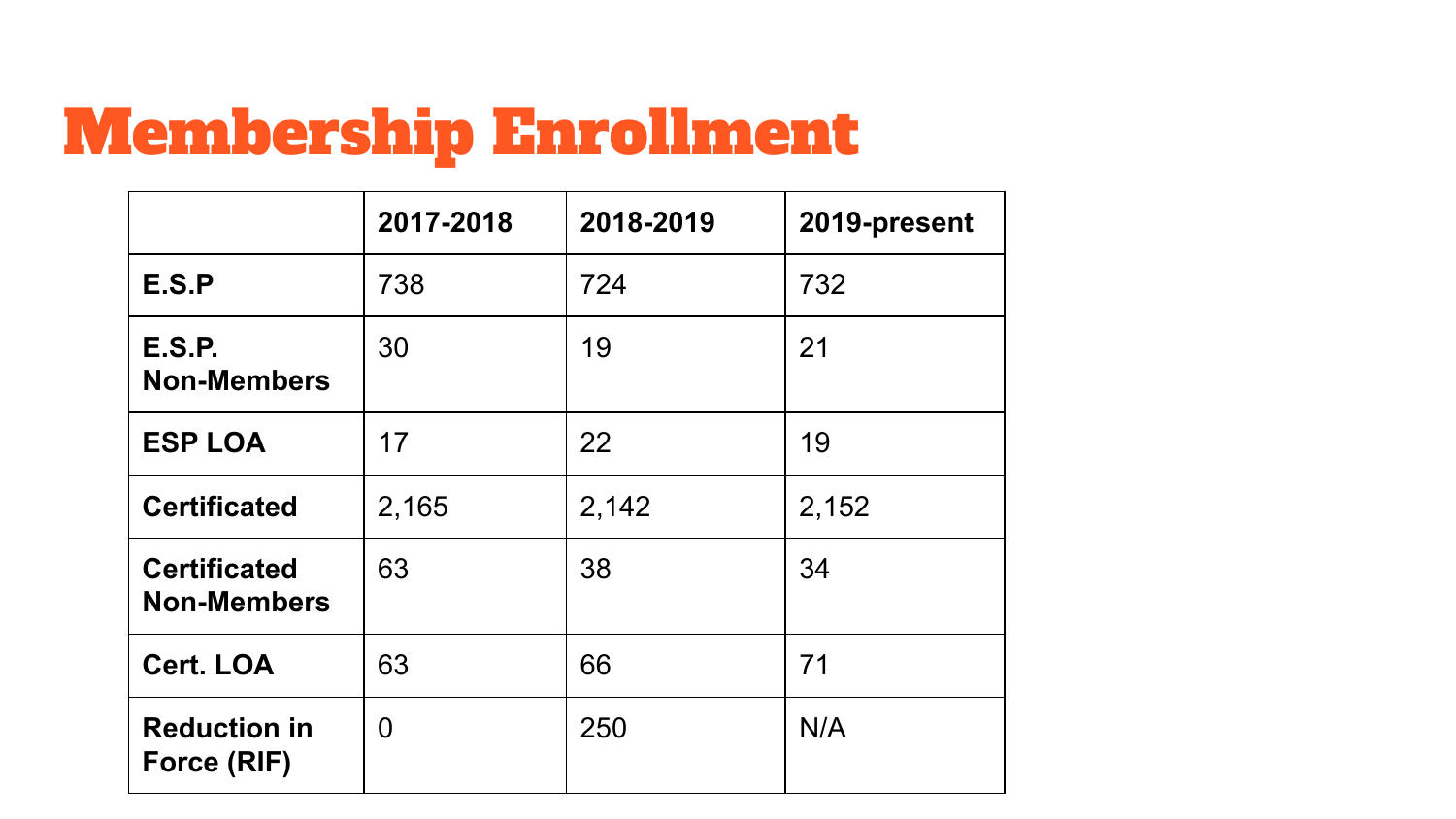# Impact on Membership Income

- 1. Since 2018, more than \$3,000 per year has been lost due to the Janus Supreme Court Decision.
- 2. 190 Insight Employees not paying dues. These are private company employees that have replaced positions normally held by P.E.A. members. This equates to a decrease in potential P.E.A. income of \$29,450 per year.
- 3. In accordance with the Janus decision, all local Unions are required to represent ALL employees, dues paying or not (excluding Insight employees). Examples include binding arbitration, grievance adjudication, contract bargaining, and other legal expenses as deemed necessary and appropriate.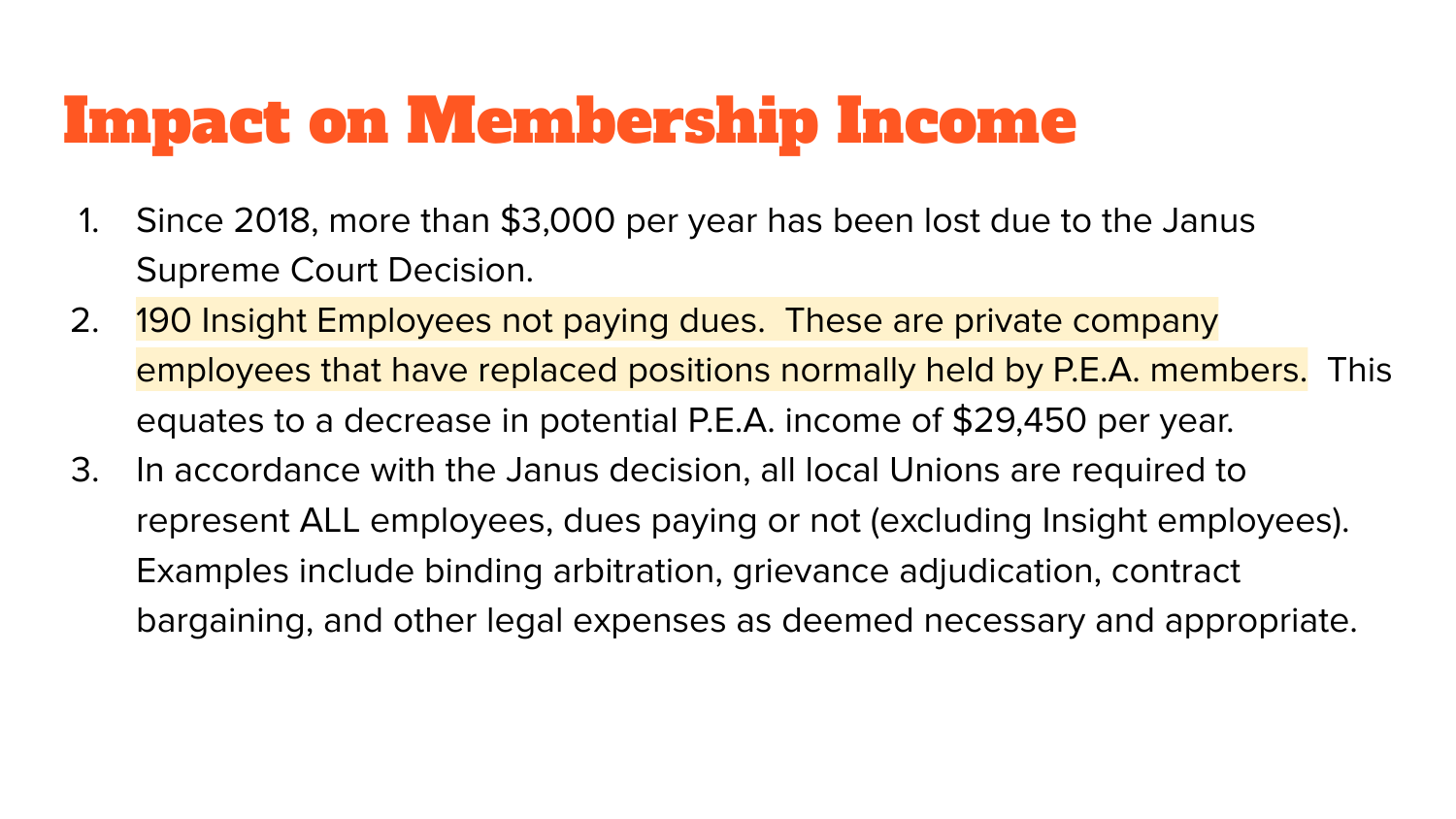# Challenges at Current Dues Structure

- **1. Potential loss of P.E.A. full time release officer.**
- 2. Building upkeep and maintenance
- 3. Inflation
- 4. Maintain and increase level of representation
- 5. Preparation for contract negotiations in 2022
- 6. Member services
- 7. Maintain office personnel
- 8. Offset organizing costs related, but not limited to; Path to Progress, ESP Job Justice, Ch-78 reform, and other potential problems as they always arise.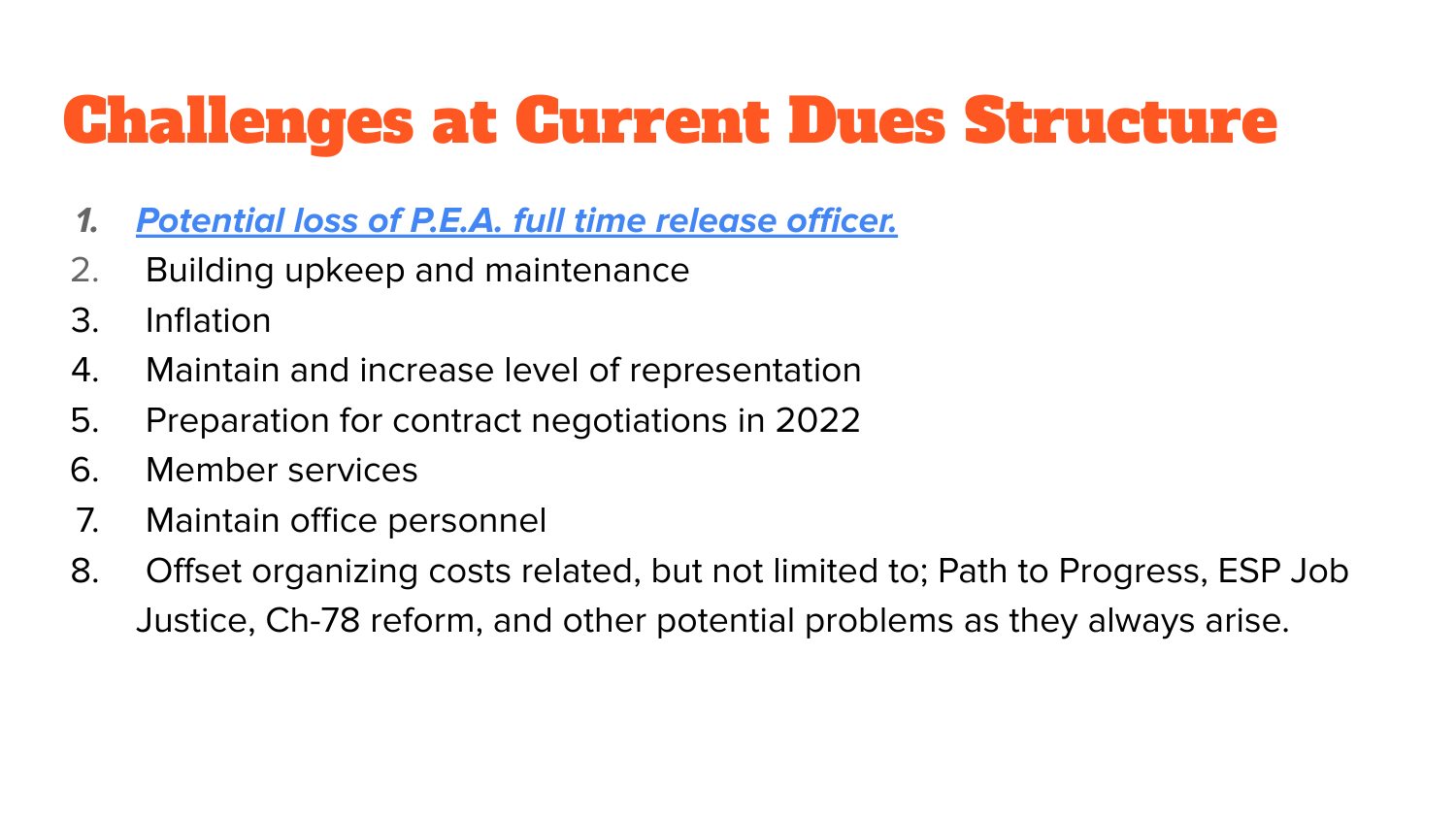# Top Budgetary Challenges

| Expenses              | 2018-2019   | 2019-2020        | % Increase       |
|-----------------------|-------------|------------------|------------------|
| <b>Property Taxes</b> | \$41,598.44 | Est: \$52,000    | 25.00 % increase |
| Utilities (PSEG)      | \$22,509.12 | Est: \$25,000    | 11.07 % increase |
| Insurance             | \$11,099.20 | Est: \$14,367.50 | 29.45% increase  |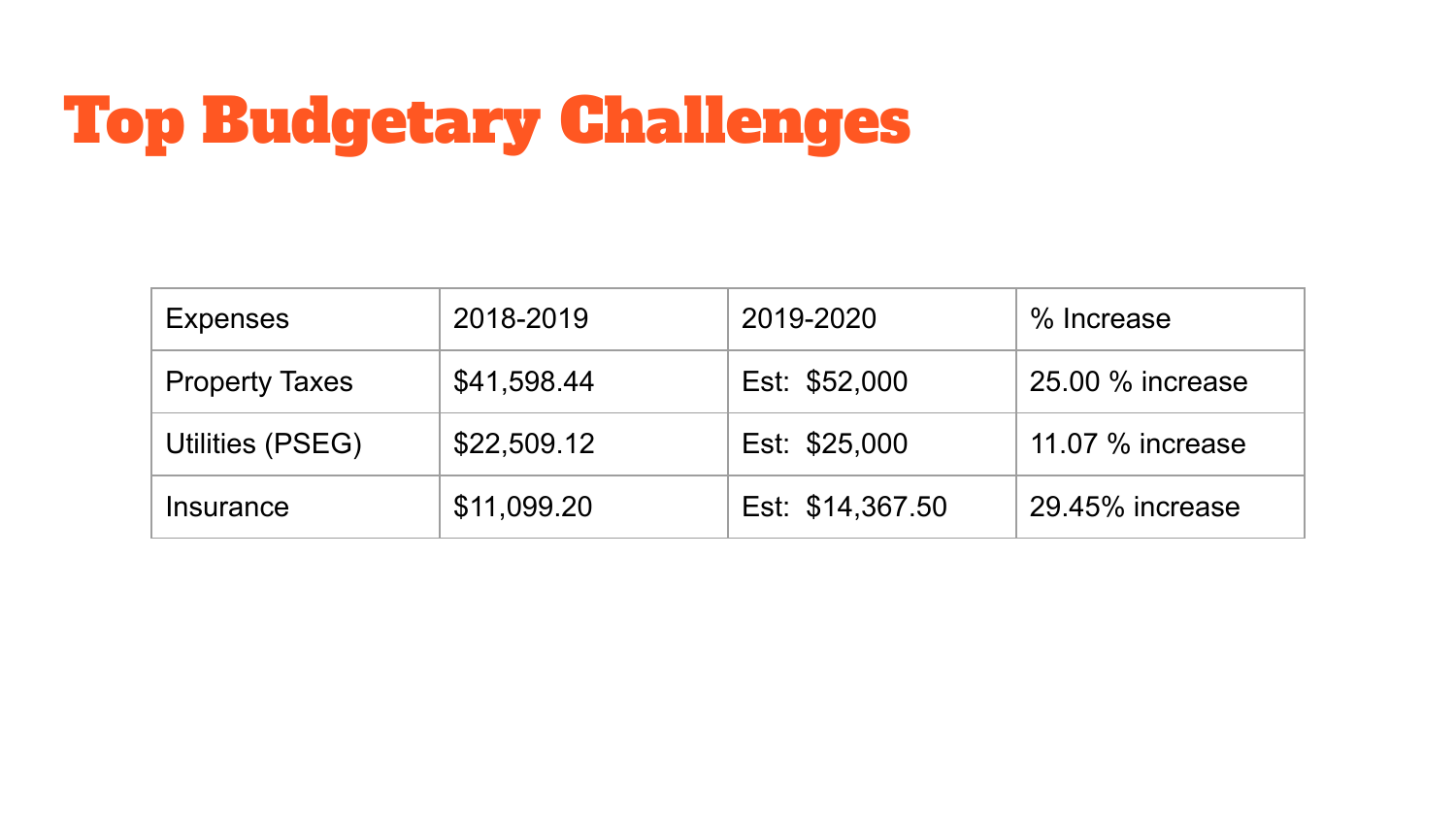# How We Have Closed The Gap

- 1. Cuts to social events
- 2. Reduction in costs associated with teacher appreciation gifts 50%.
- 3. Reduced P.E.A. committee budgets.
- 4. Reduced grievance adjudication budget by 62.5%
- 5. Delegate Meeting budget 62.5% (by changing venues).
- 6. Cuts to NJEA conference participation (Winter leadership, ESP, and Equity Alliance).
- 7. P.E.A. workshops have been moved into P.E.A. HQ.
- 8. Reviewed all existing vendor contracts, and combined where possible (ADT/Protection One).
- 9. Transitioned from a P.E.A. mail carrier to digital communication.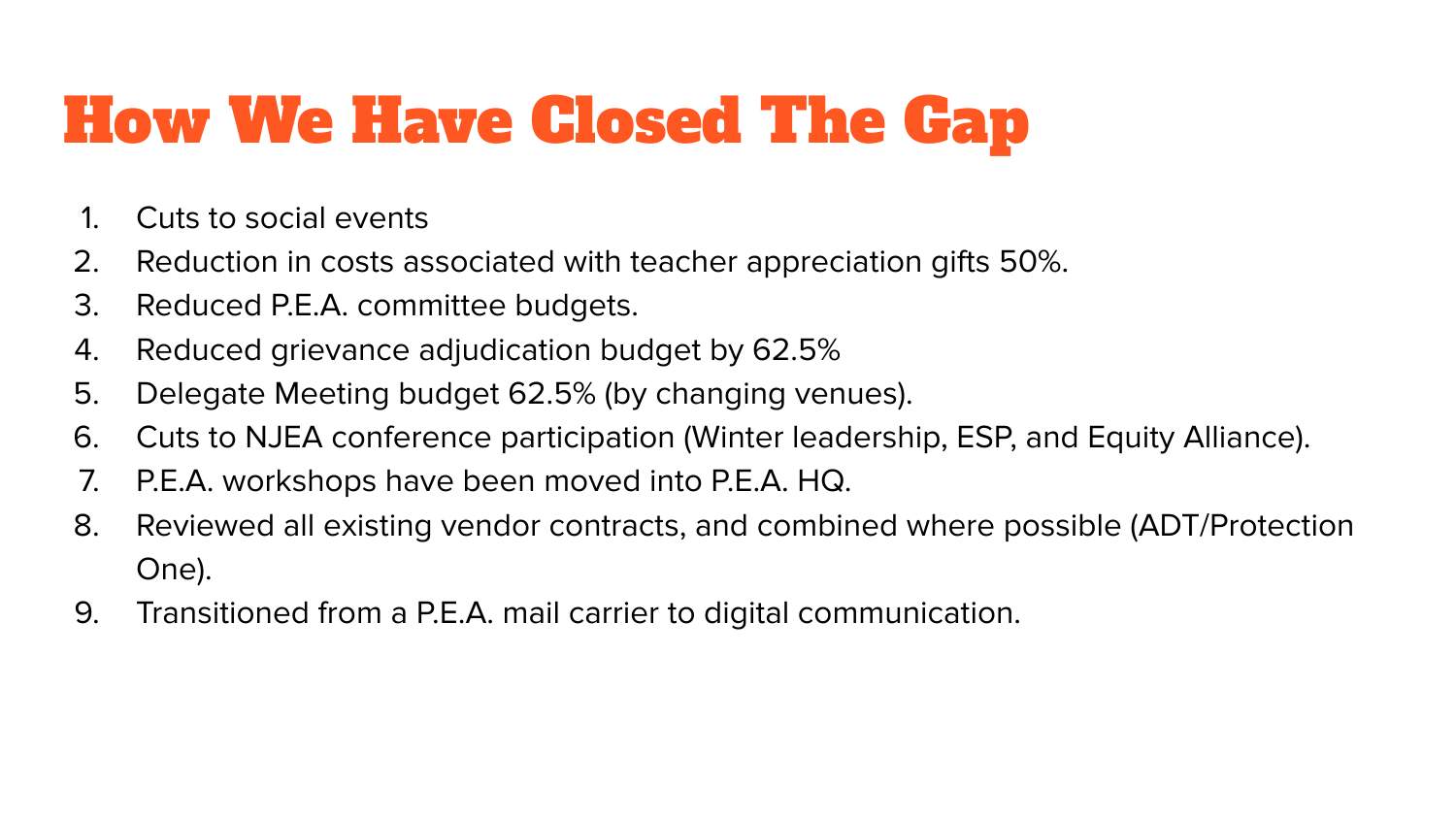#### Where Do We Go From Here?

# **The Time Has Come To Raise Local Member Dues.**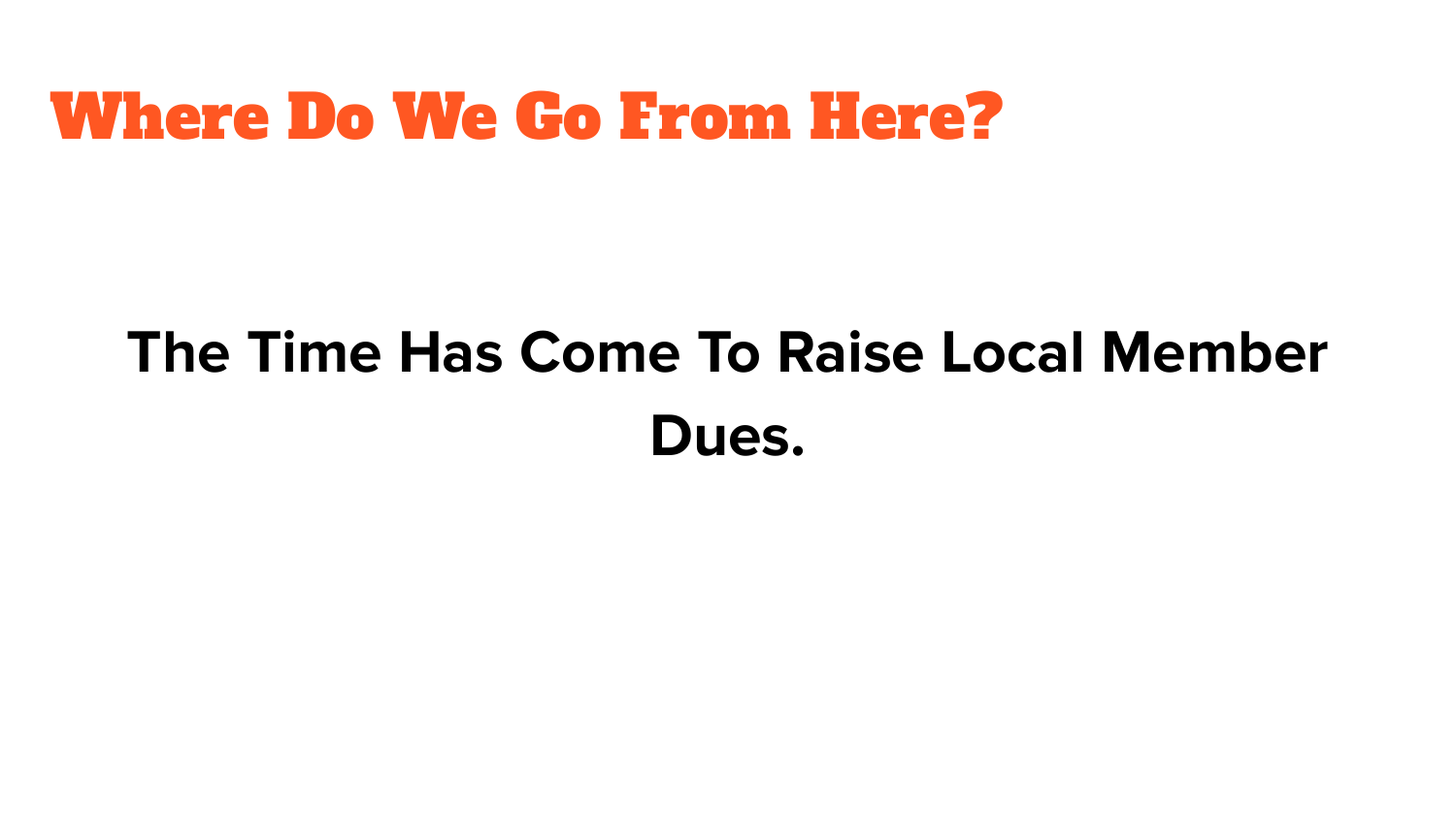### What We Need

1. An increase in local dues of **\$3.00** per paycheck.

2. This increase will bring our dues from \$155.00 to \$215.00 per year.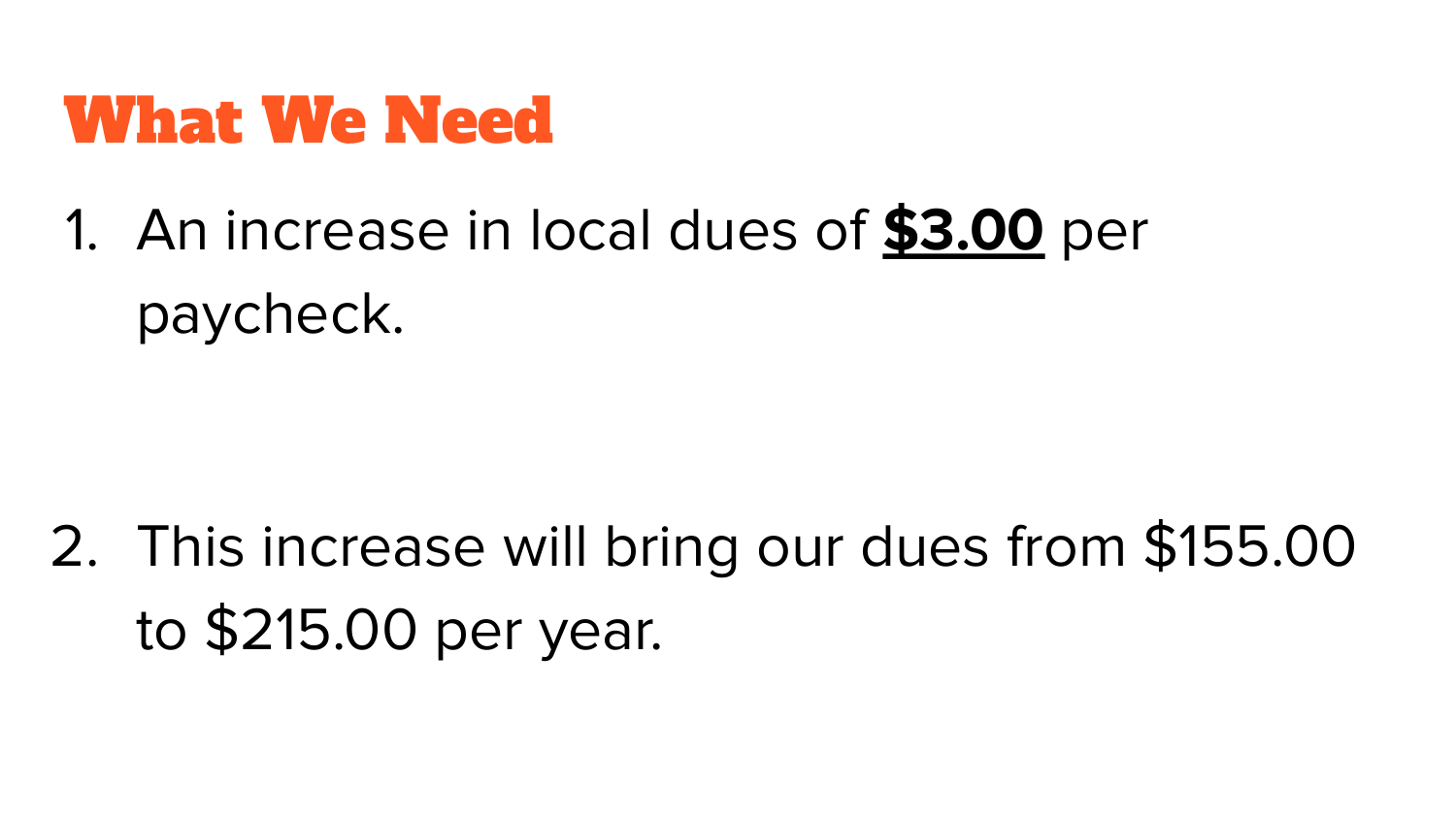